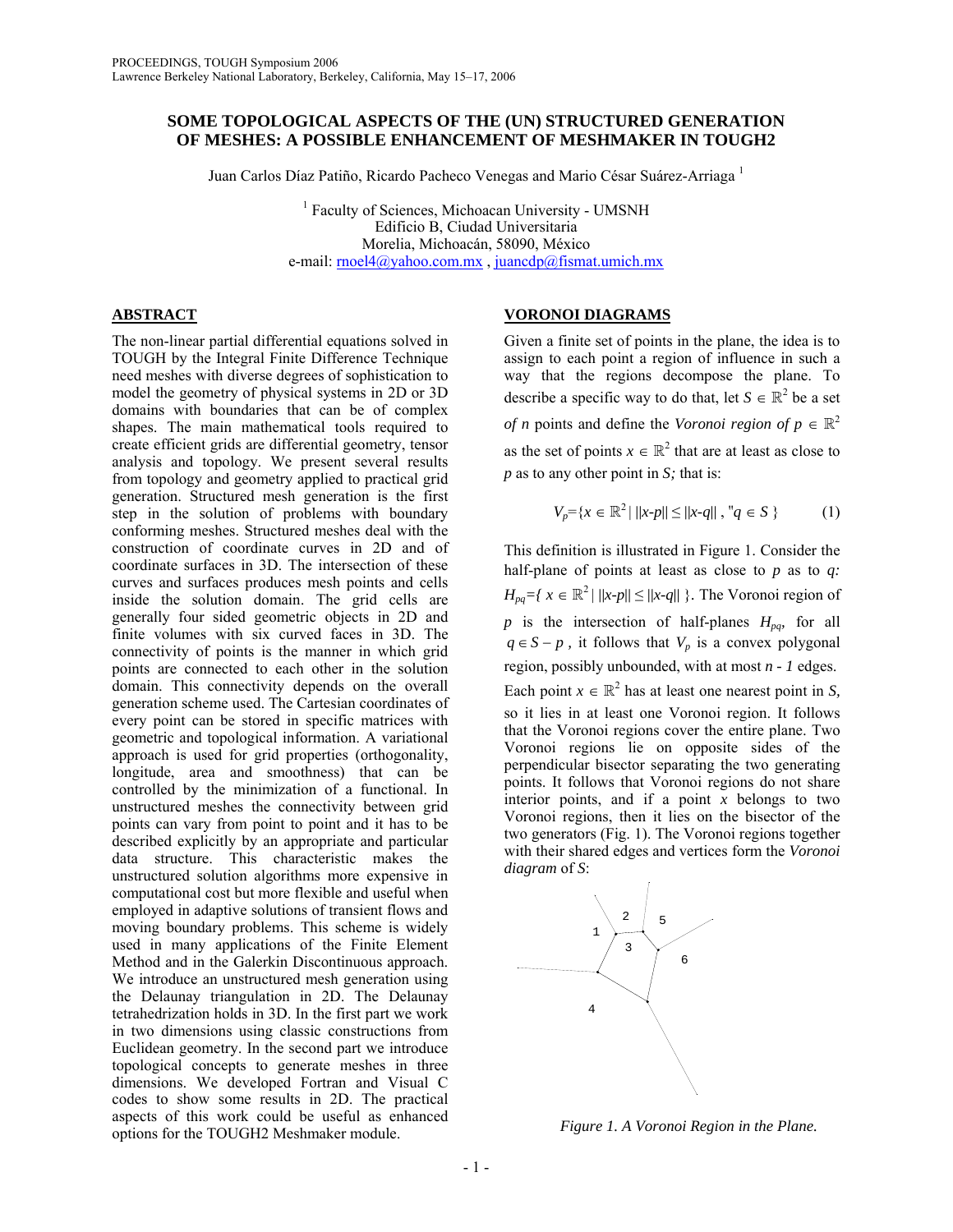#### **DELAUNAY TRIANGULATION**

We get a dual diagram if we draw a straight Delaunay edge connecting the points  $p, q \in S$  if and only if their Voronoi regions intersect along a common line segment. In general, the Delaunay edges decompose the convex hull of S into triangular regions, which are referred to as *Delaunay triangles*:



*Figure 2. DelaunayTriangles.* 

To count the Delaunay edges we use some results on *planar graphs,* defined by the property that their edges can be drawn in the plane without crossing. It is true that no two Delaunay edges cross each other, but to avoid an argument, we draw each Delaunay edge from one endpoint straight to the midpoint of the shared Voronoi edge and then straight to the other endpoint (Figs.  $2 \& 3$ ). It is obvious that any pair of these edges does not cross. With the use of Euler's relation, it can be shown that a planar graph with  $n \geq 3$  vertices has at most  $3n-6$  edges and at most  $2n-6$ *4* faces. The same bounds hold for the number of Delaunay edges and triangles. There is a bisection between the Voronoi edges and the Delaunay edges, so *3n-6* is also an upper bound on the number of Voronoi edges. Similarly, *2n-4* is an upper bound for the number of Voronoi vertices (Fig. 3).



*Figure 3. Voronoi and Delaunay edges.*

# **Degeneracy**

There is an ambiguity in the definition of a Delaunay triangulation if four or more Voronoi regions meet at a common point *u.* The points generating four or more regions have the same distance from *u:* they lie on a common circle around *u.* Probabilistically, the chance of picking even just four points on a circle is zero because the circle defined by the first three points has zero measure in  $\mathbb{R}^2$ . A common way to say the same thing is that four points on a common circle form a *degeneracy* or a *special case.* An arbitrarily small perturbation suffices to remove the degeneracy and to reduce the special case to the general case. In this paper we will assume a *general position,* which is the absence of any degeneracy.

## **Circles and Power**

For now we assume *general position*. For a Delaunay triangle, *abc,* consider the circumcircle, which is the unique circle passing through *a, b,* and c. Its center is the corresponding Voronoi vertex,  $u = V_a \cap V_b \cap V_c$ , and its radius is  $\sigma = ||u - a|| = ||u - b|| = ||u - c||$ . We call the circle *empty* because it encloses no point of *S.* It turns out that empty circles characterize Delaunay triangles.

### *Circumcircle Claim*

Let  $S \subseteq \mathbb{R}^2$  be finite and in general position, and let

 $a, b, c \in S$  be three points. Then *abc* is a Delaunay triangle if and only if the circumcircle of *abc* is empty. It is not entirely straightforward to see that this is true. Instead of proving the Circumcircle Claim, we focus our attention on a new concept of distance from a circle. The *power* of a point  $x \in \mathbb{R}^2$ from a circle *U* with center *u* and radius  $\sigma$  is  $\pi_v(x) = ||x - u|| - \sigma^2$ . If *x* lies outside the circle, then  $\pi$ <sub>*U*</sub> is the square length of a tangent line segment connecting *x* with *U.* In any case, the power is positive outside the circle, zero on the circle, and negative inside the circle. We sometimes think of a circle as a weighted point and of the power as a weighted distance to that point. Given two circles, the set of points with equal power from both is a line.

## **Acyclicity**

We use the notion of power to prove an acyclicity result for Delaunay triangles. Let  $x \in \mathbb{R}^2$  be an arbitrary but fixed viewpoint. We say a triangle *abc lies in front of* another triangle *def* if there is a halfline starting at *x* that first passes through *abc* and then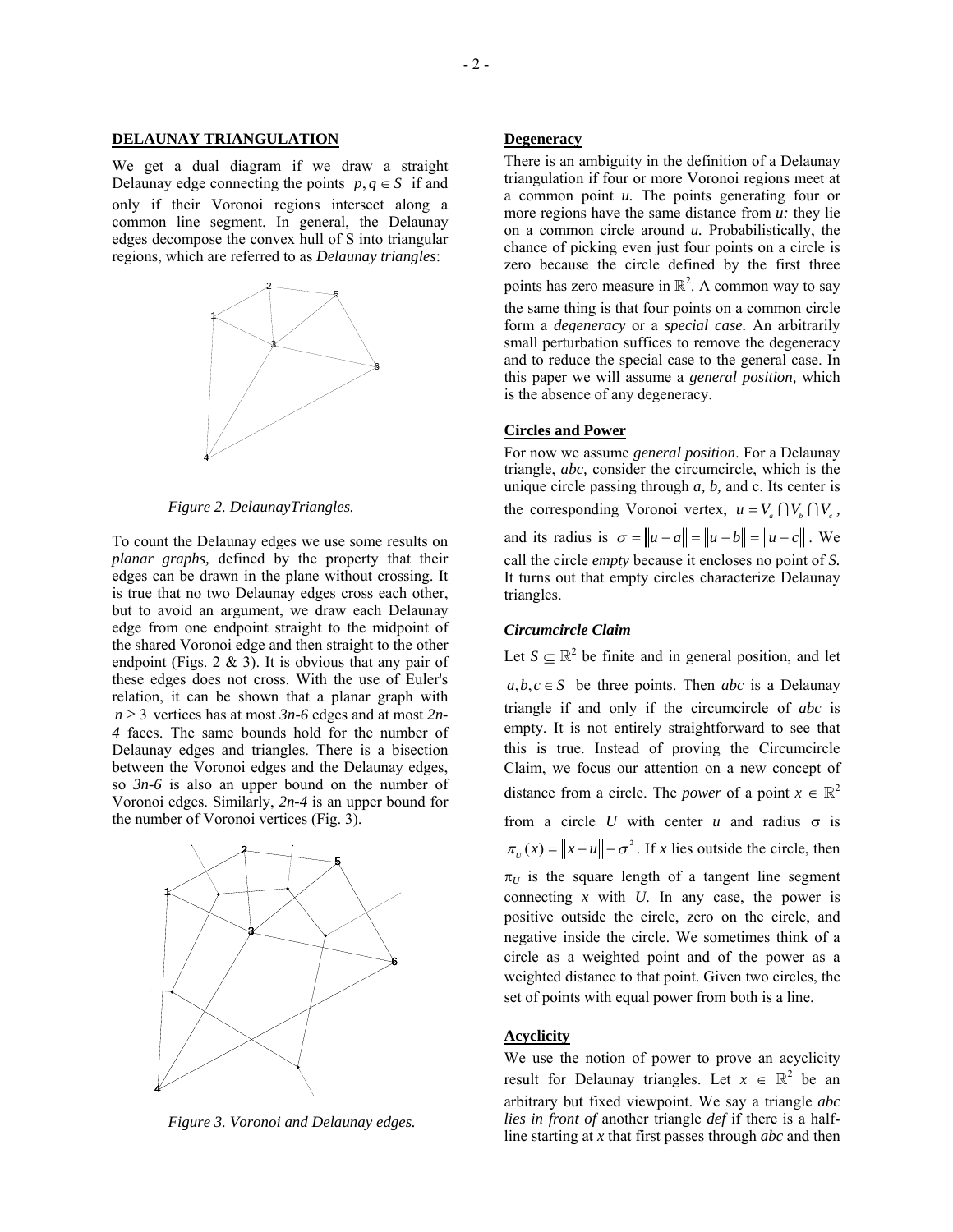*def.* The set of Delaunay triangles together with ≺ forms a relation. General relations have cycles, which are sequences  $\tau_0 \prec \tau_1 \prec \cdots \prec \tau_k \prec \tau_0$ . Such cycles can also occur in general triangulations, but they cannot occur if the triangles are defined by empty circumcircles.

## *Acyclicity Lemma*

The in-front relation for the set of Delaunay triangles defined by a finite set  $S \subseteq \mathbb{R}^2$  is acyclic.

triangles:  $abc = \tau_0 \prec \tau_1 \prec \cdots \prec \tau_k = def$ . For any two **Proof**: We show that  $abc \nightharpoonup def$  implies that the power of *x* from the circumcircle *of abc* is less than the power from the circumcircle of *def.* Define  $abc = \tau_0$  and write  $\pi_0(x)$  for the power of *x* from the circumcircle of *abc*. Similarly define  $def = \tau_k \, y \, \pi_k(x)$ . Because *S* is finite, we can choose a half-line that starts at *x,* passes through *abc* and *def,* and contains no point of *S.* It intersects a sequence of Delaunay consecutive triangles, the bisector of the two circumcircles contains the common edge. Because the third point of  $\tau_{i+1}$  lies outside the circumcircle of

*τ*<sub>*i*</sub>, we have  $\pi_i(x) < \pi_{i+1}(x)$ . Hence  $\pi_0(x) < \pi_i(x)$ . The acyclicity of the relation follows because real numbers cannot increase along a cycle.

## **Edge Flipping**

This section introduces a local condition for edges; it implies that a triangulation is of Delaunay type. Here we derive an algorithm based on edge nipping. The correctness of the algorithm implies that, among all triangulations of a given point set, the Delaunay triangulation maximizes the smallest angle.

#### *Empty circles*

Recall the Circumcircle Claim, which says that three points  $a, b, c \in S$  are vertices of a Delaunay triangle if and only if the circle that passes through *a, b,* c is empty. A Delaunay edge, *ab,* belongs to one or two Delaunay triangles. In either case, there is a pencil of empty circles passing through *a* and *b.* The centers of these circles are the points on the Voronoi edge  $V_a \cap V_b$ . What the Circumcircle Claim is for triangles the Supporting Circle Claim is for edges.

# *Supporting Circle Claim*

R Let  $S \subseteq \mathbb{R}^2$  be finite and in general position and let  $a, b \in S$ . Then *ab* is a Delaunay edge if and only if there is an empty circle that passes through *a* and *b*.

## **Delaunay lemma**

A *triangulation* is a collection of triangles with their edges and vertices. A triangulation *K triangulates S* if the triangles decompose the convex hull of *S* and the set of vertices is *S*. An edge  $ab \in K$  is locally *Delaunay* if:

- (i) it belongs to only one triangle and therefore bounds the convex hull, or
- (ii) it belongs to two triangles, *abc* and *abd,* and *d* lies outside the circumcircle *of abc.*

A locally Delaunay edge is not necessarily an edge of the Delaunay triangulation, and it is fairly easy to construct such an example. However, if *every* edge is locally Delaunay, then we can show that *all* are Delaunay edges circumcircles.

#### *Delaunay Lemma*

If every edge of *K is* locally Delaunay, then *K* is the Delaunay triangulation of *S*.

**Proof**: Consider a triangle  $abc \in K$  and a vertex  $p \in K$  different from *a, b, c.* We show that *p* lies outside the circumcircle of *abc.* Because this is then true for every *p,* the circumcircle of *abc* is empty and because this is then true for every triangle *abc, K* is the Delaunay triangulation of *S.* Choose a point *x*  inside *abc* such that the line segment from *x* to *p* contains no vertex other than *p.* Let *abc* =  $\tau_{0}, \tau_{1}, \ldots, \tau_{k}$  be the sequence of triangles that intersect xp. We write  $\pi$ <sub>*I*</sub>(*p*) for the power of *p* to the circumcircle of  $\tau_i$ , as before. Since the edges along *xp* are all locally Delaunay, we have  $\pi_{0}(p) > \cdots > \pi_{k}(p)$ . Since *p* is one of the vertices of the last triangle, we have  $\pi_k(p) = 0$ . Therefore  $\pi_0(p) > 0$  which is equi-

valent to *p's* lying outside the circumcircle of *abc*.

## *Edge-flip algorithm*

If *ab* belongs to two triangles, *abc* and *abd,* whose union is a convex quadrangle, then we *flip ab* to *cd.* Formally, this means we remove *ab, abc, abd* from the triangulation and we add *cd, acd, bed* to the triangulation. The picture of a flip looks like a tetrahedron with the front and back superimposed. We can use edge flips as elementary operations to convert an arbitrary triangulation *K* to the Delaunay triangulation. The algorithm uses a stack and maintains the invariant that unless an edge is locally Delaunay, it resides on the stack. To avoid duplicates, we mark edges stored on the stack. Initially, all edges are marked and pushed on the stack.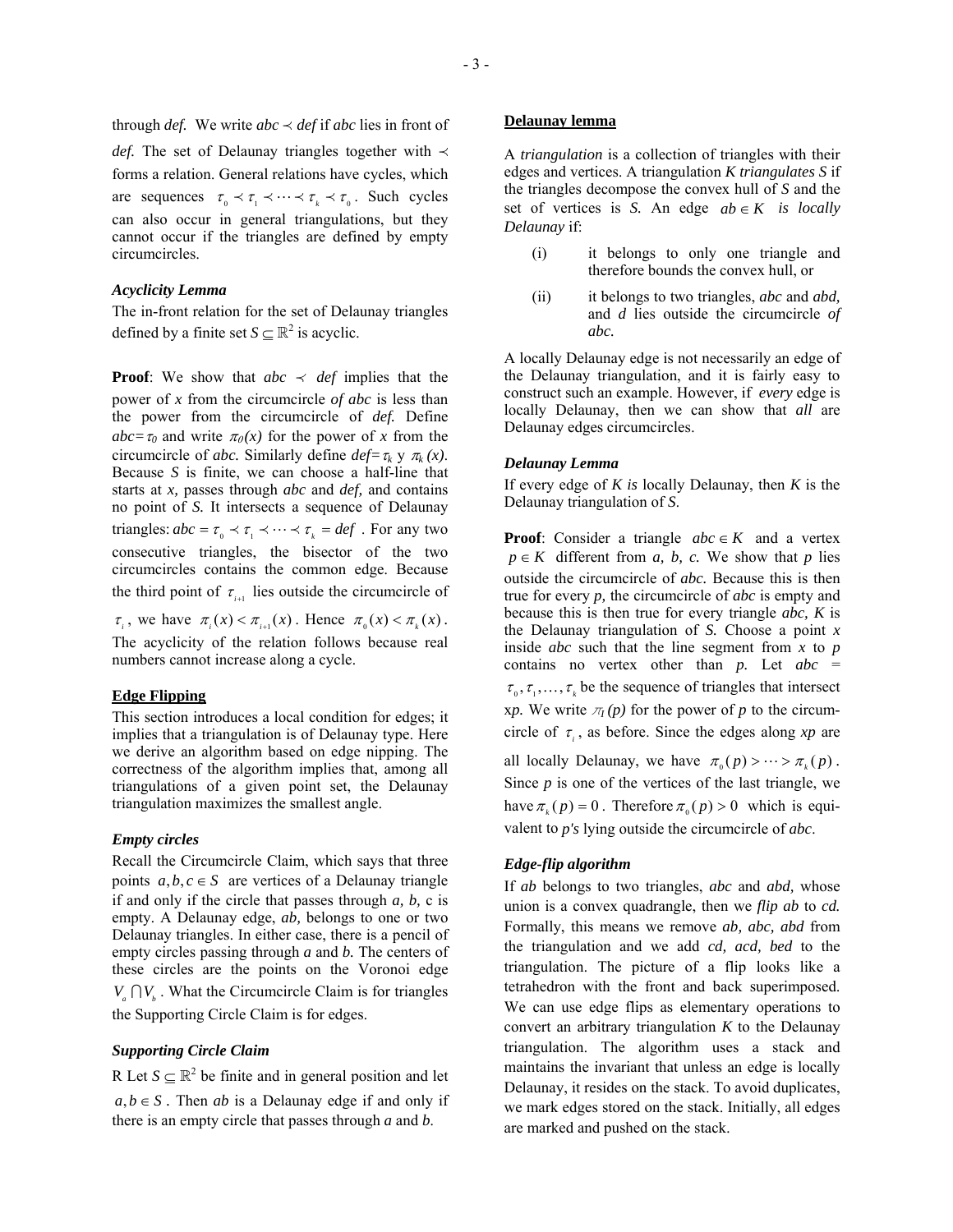## *The general Algorithm*

```
While stack is non-empty 
  do pop ab from stack and unmark it; 
  if ab is not locally Delaunay then 
    flip ab to cd; 
   for xy \in \{ac, cb, bd, da\} do
       if xy not marked then. 
         mark xy and push it on stack 
       endif 
    endfor 
  endif 
endwhile.
```
Let *n* be the number of points. The amount of memory used by the algorithm is  $O(n)$  because there are at most *3n-6* edges, and the stack contains at most one copy of each edge. At the time the algorithm terminates, every edge is locally Delaunay. By the Delaunay Lemma, the triangulation is therefore the Delaunay triangulation of the point set.

## **Simplicial Complexes**

We use simplicial complexes as the fundamental tool to model geometric shapes and spaces. They generalize and formalize the somewhat loose geometric notions of a triangulation. Because of their combinatorial nature, simplicial complexes are perfect data structures for geometric modelling algorithms.

#### *Simplices*

A finite collection of points is *affinely independent* if no affine space of dimension *i* contains more than *i +1* of the points, and this is true for every *i.* A *ksimplex* is the convex hull of a collection of  $k+1$ affinely independent points,  $\sigma = conv(S)$ . The dimen*sion of*  $\sigma$  is dim  $\sigma = k$ . In  $\mathbb{R}^d$ , the largest number of affinely independent points is  $d+1$ , and we have simplices of dimension -1,0,..., *d*. The (-l)-simplex is the empty set. The convex hull of any subset  $T \subseteq S$ is again a simplex. It is a subset of *conv(S)* and called a *face* of  $\sigma$ , which is denoted  $\tau \leq \sigma$ . If dim  $\tau = l$  then r is called an *l*-face.  $\tau = \emptyset$  and  $\tau = \sigma$  are *improper* faces, and all others are *proper* faces of σ. The number of *l* faces of  $\sigma$  is equal to the number of ways we can choose  $l + 1$  from  $k + 1$  points, which is equal

to 
$$
\binom{k+1}{l+1}
$$
. The total number of faces is:

$$
\sum_{l=1}^{k} {k+1 \choose l+1} = 2^{k+1} \tag{2}
$$

## *Simplicial Complexes*

A *simplicial complex* is the collection of faces of a finite number of simplices, any two of which are either disjoint or meet in a common face. More formally, it is a collection *K* such that:

1) 
$$
\sigma \in K \land \tau \leq \sigma \Rightarrow \tau \in K
$$
 and  
2)  $\sigma \mapsto \epsilon \neq \tau \cap \tau \leq \tau \leq \tau$ 

2)  $\sigma, \upsilon \in K \Rightarrow \sigma \cap \tau \leq \sigma, \tau$ .

Note that  $\emptyset$  is a face of every simplex and thus belongs to  $K$  by Condition 1). Condition 2) therefore allows for the possibility that  $\sigma$  and  $\upsilon$  be disjoint.

# **TOPOLOGY**

The most fundamental concept in point set topology is a *topological space,* which is a point set X together with a system *X of* subsets  $A \subseteq X$  that satisfies:

- 1.  $\varnothing, X \in \tau$
- 2.  $Z \subset \tau$  implies  $\bigcup Z \in \tau$ , and
- 3. *Z*  $\subseteq \tau$  and *Z* finite, implies  $\bigcap Z \in \tau$

The system *X* is a *topology* and its sets are the open sets in X. This definition is exceedingly general and non intuitive, but later we will get a better understanding of what is a topological space. The most important example is the *d-dimensional Euclidean space,* denoted as  $\mathbb{R}^d$ . We use the Euclidean distance function to define an *open ball* as the set of all points closer than some given distance from a given point. The topology of  $\mathbb{R}^d$  is the system of open sets, where each open set is a union of open balls. All other topological spaces in this book are subsets of  $\mathbb{R}^d$ . A *topological subspace* of the pair  $(X,\tau)$  is a subset  $Y \subseteq X$  together with the *subspace topology* consisting of all intersections between Y and open sets,  $\tau|_Y = \{ Y \cap A \mid A \in \tau \}$ . An example is the *d-ball,* defined as the set of points at distance 1 or less from the origin:

$$
B^d = \{x \in \mathbb{R}^d \mid \|x\| \le 1\}
$$
 (3)

Its open sets are the intersections  $B<sup>d</sup>$  with open sets in  $\mathbb{R}^d$ . An open set in B<sup>d</sup> is not necessarily open in  $\mathbb{R}^d$ .

## **Homeomorphisms**

Topological spaces are considered the same or of the same type if they are connected the same way. There are several possibilities to define this notion. The most important one is based on homeomorphisms, which are functions between topological spaces. Such a function is *continuous* if the preimage of every open set is open, and if it is continuous it is referred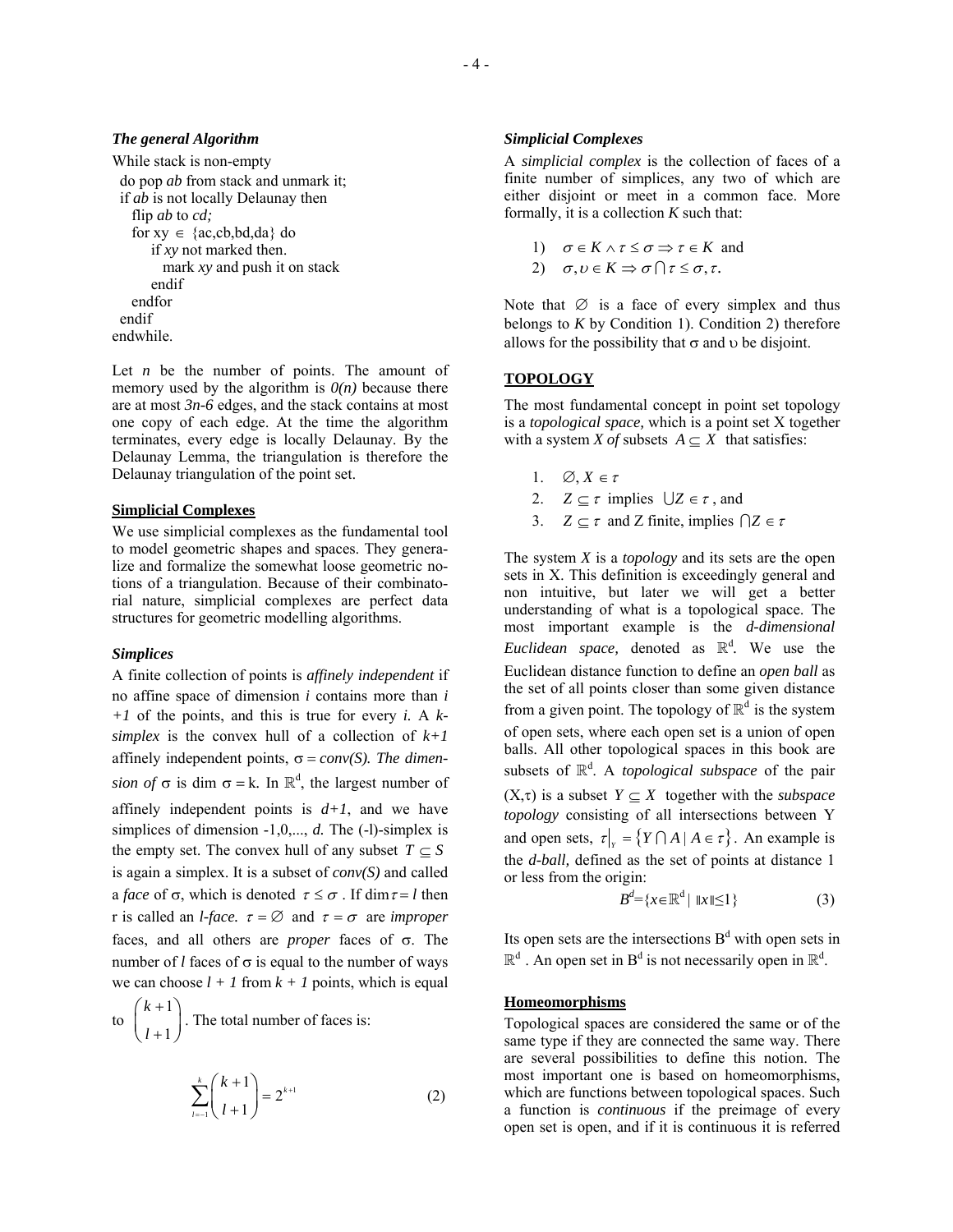to as a *map. A homeomorphism* is a function  $f: X \rightarrow Y$  that is bijective, continuous, and has a continuous inverse. If a homeomorphism exists then X and Y are *homeomorphic,* and this is denoted as  $X \approx Y$ . For example, consider the open unit disk which is the set of points in  $\mathbb{R}^2$  at distance less than one from the origin. This disk can be stretched over the entire plane. Define  $f(x) = x/(1 - ||x||)$ , which maps  $x$  to the point on the same radiating half-line at the original distance times  $x/(1 - ||x||)$  from the origin. Function *f* is bijective and continuous, and its inverse is continuous. It follows that the open disk is homeomorphic to  $\mathbb{R}^2$ . More generally, every open kdimensional ball is homeomorphic to  $\mathbb{R}^k$ .

### **Triangulation**

The meaning of the term changes from one area to another. In geometry, there is no generally agreed upon definition, but it usually means a simplicial complex. In topology, a triangulation has a precise meaning, and that meaning is similar to the idea of a mesh that gives combinatorial structure to space. Let *K* be a simplicial complex in  $\mathbb{R}^d$ . Its *underlying space* is the union of its simplices together with the subspace topology inherited from  $\mathbb{R}^2$ ,

$$
|K| = \{ x \in \mathbb{R}^d \mid x \in \sigma \in K \}
$$
 (4)

A *polyhedron* is the underlying space of a simplicial complex. We can think of *K* as a combinatorial structure imposed on |*K|.* There are others. Using homeomorphisms, we can impose the same structure on spaces that are not polyhedra. A *triangulation* of a topological space X is a simplicial complex *K* whose underlying space is homeomorphic to X,  $|K| \approx X$ . The space X is *triangulable* if it has a triangulation.

#### **Manifolds**

The Manifolds are particularly nice topological spaces. They are defined locally. A *neighborhood* of a point *x* e X is an open set that contains *x.* There are many neighborhoods, and usually it suffices to take one that is sufficiently small. A topological space X is a *k-manifold* if every *x* e X has a neighbourhood homeomorphic to  $\mathbb{R}^k$ . It is more intuitive to substitute

a small open k-ball for  $\mathbb{R}^k$ , but this makes no difference because the two are homeomorphic. A simple example of a manifold is the *k-sphere,* which is the set of points at unit distance from the origin in the *(k+*1)-dimensional Euclidean space,

$$
S^k = \{x \in \mathbb{R}^{k+1} \mid \|x\| = 1\}
$$

## *Euler Characteristic*

A topological invariant that predated the creation of topology as a field within mathematics is the Euler characteristic of a space. This section introduces the Euler characteristic, talks about shelling, and proves the shellability of triangulations of the disk.

## *Alternating Sums*

The *Euler characteristic* of a simplicial complex *K is* the alternating sum of the number of simplices, where  $d = \dim K$  and *s*, *is* the number of *i*-simplices in *K*.

$$
\chi(K) = s_0 - s_1 + s_2 - \dots + (-1)^d s_d, \tag{5}
$$

It is common to omit the (-l)-simplex from the sum.

## *2 - Manifolds*

A two-dimensional manifold can be constructed from a piece of paper by gluing edges along its boundary. As an example consider the torus, T, which can be constructed from a square by gluing edges in opposite pairs as shown in Figure 4. The square, together with its two edges and one vertex, forms a cell complex for the torus, with Euler characteristic:

$$
\chi(T) = 1 - 2 + 1 = 0 \tag{6}
$$

The straightforward treatment of the torus can be extended to general 2-manifolds by using the complete characterization of 2-manifolds, which was one of the major achievements in nineteenth-century mathematics. The list of orientable 2-manifolds consists of the 2-sphere, the torus with one hole, the torus with two holes, and so on. The number of holes is the *genus* of the 2-manifold. The torus with *g* holes can be constructed from its polygonal schema, which is a regular 4g-gon with edges:

$$
a_1 a_2 a_1 a_2 a_3 a_4 a_3 a_4 a_5 \cdots a_{2g-1} a_{2g} a_{2g-1} a_{2g} , \qquad (7)
$$

 $\chi(T) = 2 - 2g$ . Given a triangulated orientable 2 where an edge without minus sign is directed in anticlockwise and one with minus is directed in clockwise order around the 4g-gon The g-holed torus is constructed by gluing edges in pairs as indicated by the labels. After gluing we are left with *2g* edges and one vertex. The Euler characteristic is therefore manifold, we can use the Euler characteristic to compute the genus and decide the topological type of the 2-manifold.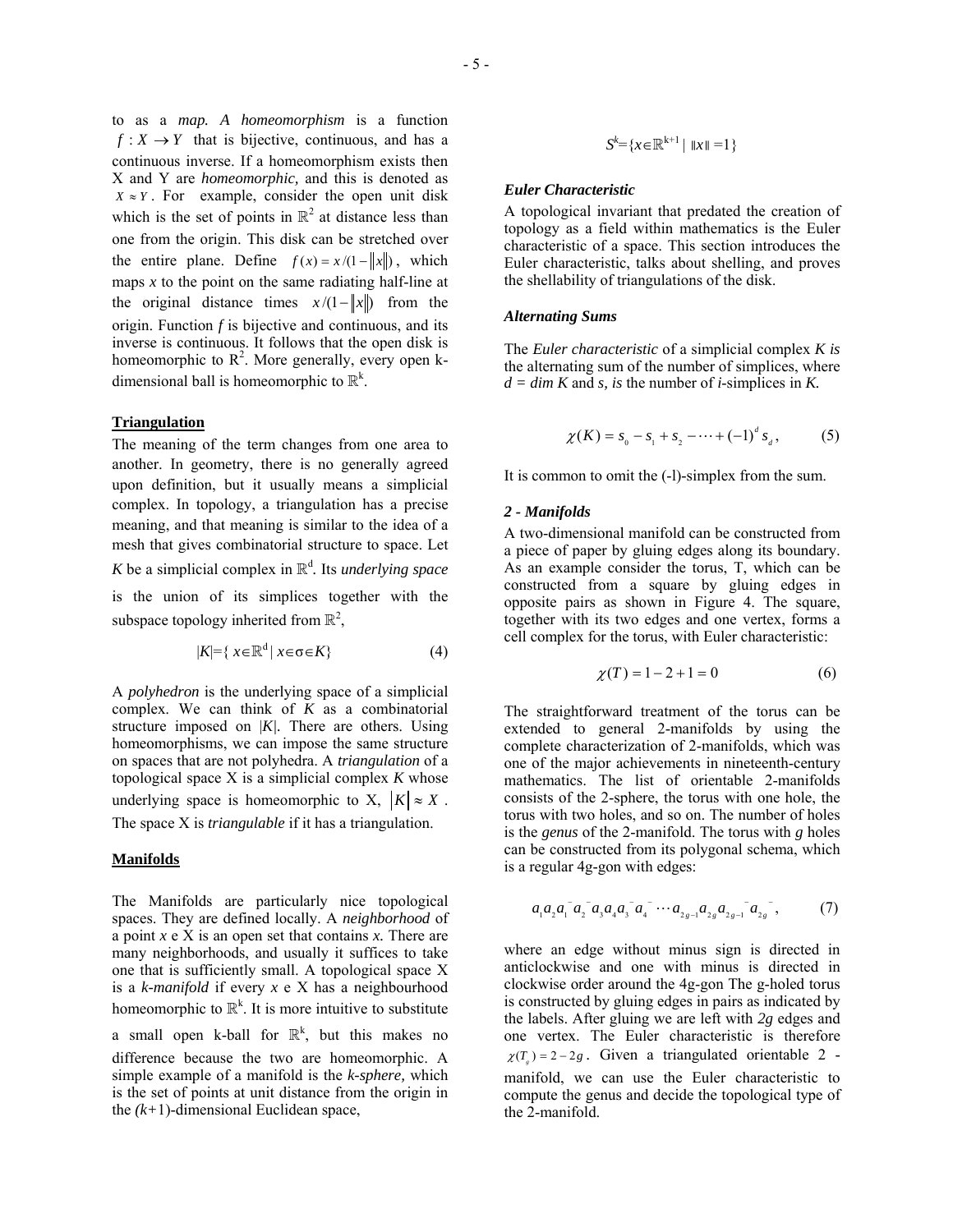

*Figure 4. A 2 - Manifold* 

## **SOME THEORY AND PRACTICAL ASPECTS OF VARIATIONAL MESH GENERATION**

Def. A mesh  $X(\varepsilon, \eta) = (x(\varepsilon, \eta), y(\varepsilon, \eta))^t$  over a region  $\Omega \subset \mathbb{R}^2$  is a continuous function  $X: U_2 \to \Omega$ , where  $U_2$  is the unit square  $[0,1] \times [0,1]$ . The boundaries are:  $X(\partial U_2) = \partial \Omega$ .



*Figure 5. An illustration of the map*  $X(\varepsilon, \eta)$ .

If we consider a coordinate line for  $\epsilon$  = cte or  $\eta$  = cte inside the unit square, its image will be a curve in  $\Omega$ . In this way a grid in  $U_2$  will produce a mesh in  $\Omega$ . Every mesh  $X: U_2 \to \Omega$  is associated to a real value by considering some mathematical property: area, longitude, orthogonality and smoothness. This relation will produce a functional of the form:

$$
F = \int_0^1 \int_0^1 L(x_\varepsilon, x_\eta, y_\varepsilon, y_\eta) = \int_0^1 \int_0^1 L(\mathbf{x}_\varepsilon, \mathbf{x}_\eta)
$$
 (8)

This functional can be minimized. Two methods of mesh generation emerge from this minimization. The first method arises by solving the Euler-Lagrange equations; this is called the Continuous Variational Generation. In the second method the functional is discretized first and then a minimization is performed on the multivariate function; this is called the

Discrete Variational Generation. In this work we use this latter technique.

## **DISCRETIZATION OF BARRERA - PEREZ**

The functional can be discretized using a bilinear map which allows a better control of the mathematical properties at each cell. Let us assume a rectangular domain  $\Omega$  and a map *X* defined by:



 *Figure 6. A map X over a rectangle.* 

The points are:  $X(0,0) = P$ ,  $X(1,0) = Q$ ,  $X(1,1) = R$ ,  $X(0,1) = S$ ; therefore:

$$
X(\varepsilon, \eta) = P + (Q - P)\varepsilon + (S - P)\eta + (R - Q + P - S)\varepsilon\eta \qquad (10)
$$

Each functional  $\int_0^1 \int_0^1 L(\mathbf{x}_s, \mathbf{x}_n)$  is replaced by an expression (Tinoco, 1997) of the form:  $\sum_{n=1}^{\infty} \sum_{n=1}^{\infty}$  $\sum_{i,j=1} J_{i,j}$  $-1$  n- $\sum_{i=1}^{m-1} \sum_{j=1}^{n-1}$  $\sum_{i=1}$   $\sum_{j=1}$   $J_{i,j}$  $f_{i,i}$ ,  $\frac{1}{4} [ L\Big( X^{\frac{ij}{\varepsilon}}\big(0,0\big), X^{\frac{ij}{\eta}}\big(0,0\big)\Big) + L\Big( X^{\frac{ij}{\varepsilon}}\big(1,0\big), X^{\frac{ij}{\eta}}\big(1,0\big)\Big)$ *Where*:  $f_{i,j} =$  $L(X^{ij}{}_{\varepsilon}(0,0), X^{ij}{}_{n}(0,0)) + L(X^{ij}{}_{\varepsilon}(1,0), X^{ij}{}_{n}(1,0)) +$  $L\left( X^{\frac{ij}{\varepsilon}}\left( 0,1 \right),X^{\frac{ij}{\eta}}\left( 0,1 \right) \right) + L\left( X^{\frac{ij}{\varepsilon}}\left( 1,1 \right),X^{\frac{ij}{\eta}}\left( 1,1 \right) \right) ]$ (11)

And  $X^{ij}: U_2 \longrightarrow \square_{ij}(P, Q, R, S)$  is the map associated to the cell  $(i, j)$ ; but by definition:

$$
X_{\epsilon}(0,0) = X_{\epsilon}(1,0) = Q - P,
$$
  
\n
$$
X_{\epsilon}(0,1) = X_{\epsilon}(1,1) = R - S,
$$
  
\n
$$
X_{\eta}(0,0) = X_{\eta}(0,1) = S - P,
$$
  
\n
$$
X_{\eta}(1,0) = X_{\eta}(1,1) = R - Q.
$$

Therefore:

$$
f\left(\Delta_{ij}^{1}\right) = f\left(\Delta R_{ij} S_{ij} P_{ij}\right) = L\left(X^{ij}_{\ \ \varepsilon}\left(0,1\right), X^{ij}_{\ \ \eta}\left(0,1\right)\right)
$$
  

$$
f\left(\Delta_{ij}^{2}\right) = f\left(\Delta P_{ij} Q_{ij} R_{ij}\right) = L\left(X^{ij}_{\ \ \varepsilon}\left(1,0\right), X^{ij}_{\ \ \eta}\left(1,0\right)\right)
$$
  

$$
f\left(\Delta_{ij}^{3}\right) = f\left(\Delta S_{ij} P_{ij} Q_{ij}\right) = L\left(X^{ij}_{\ \ \varepsilon}\left(0,0\right), X^{ij}_{\ \ \eta}\left(0,0\right)\right)
$$
  

$$
f\left(\Delta_{ij}^{4}\right) = f\left(\Delta Q_{ij} R_{ij} S_{ij}\right) = L\left(X^{ij}_{\ \ \varepsilon}\left(1,1\right), X^{ij}_{\ \ \eta}\left(1,1\right)\right)
$$
 (12)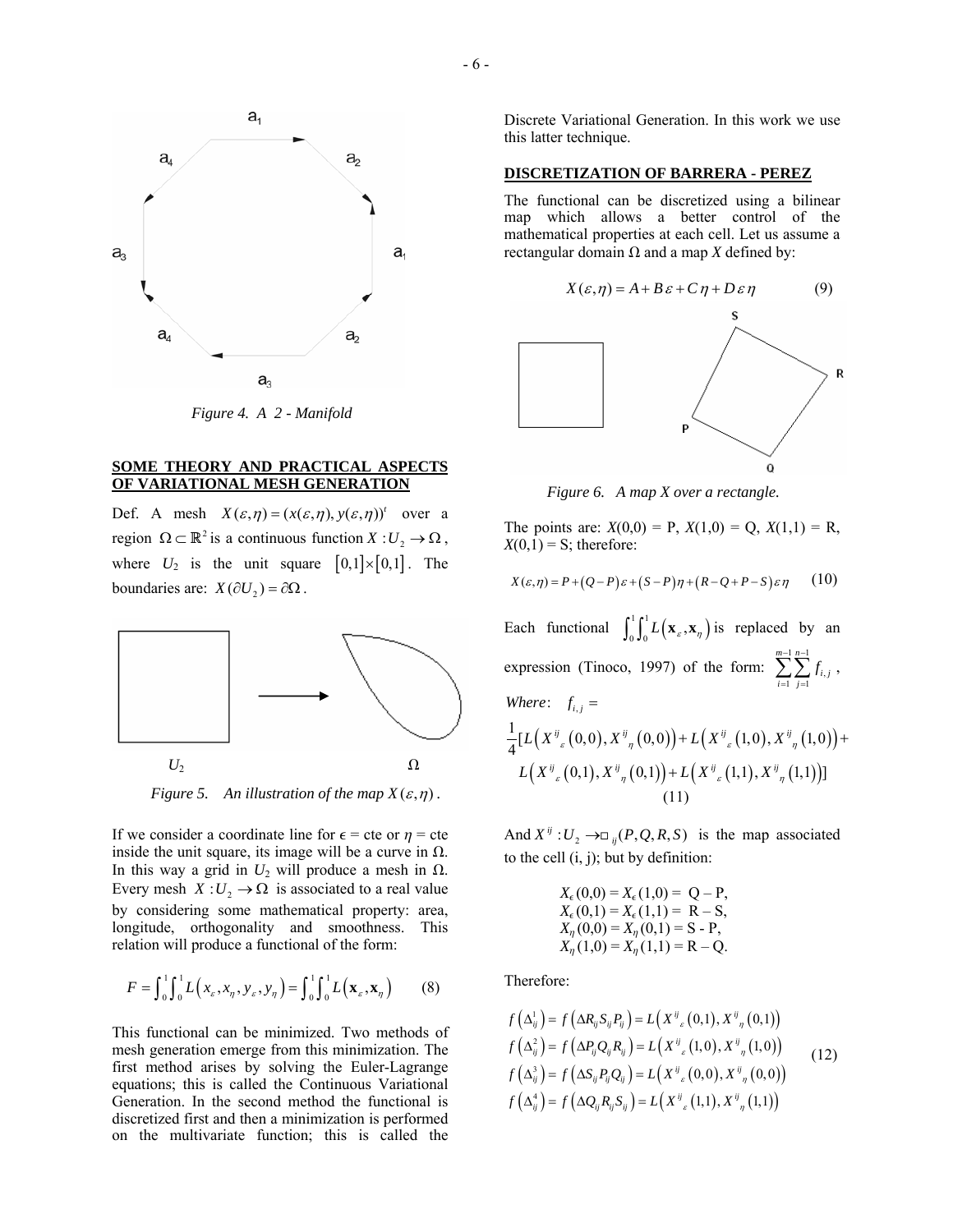With these results we obtain:

$$
\sum_{i=1}^{m-1} \sum_{j=1}^{n-1} f_{i,j} = \sum_{i=1}^{m-1} \sum_{j=1}^{n-1} \sum_{k=1}^{4} f\left(\Delta_{ij}^{k}\right)
$$
(13)

This expression can be written as:

$$
\Delta_{4(m-1)(j-1)+4j-3} = \Delta_{ij}^{1}
$$
  
\n
$$
\Delta_{4(m-1)(j-1)+4j-2} = \Delta_{ij}^{2}
$$
  
\n
$$
\Delta_{4(m-1)(j-1)+4j-1} = \Delta_{ij}^{3}
$$
  
\n
$$
\Delta_{4(m-1)(j-1)+4j} = \Delta_{ij}^{4}
$$

We deduce the discrete functional:

$$
\sum_{i=1}^{m-1} \sum_{j=1}^{n-1} f_{i,j} = \sum_{i=1}^{4(m-1)(n-1)} f(\Delta_i)
$$
 (14)

### **CLASSIC FUNCTIONALS**

**Definition**: Let Δ*PQR* be a triangle and:

$$
l(\Delta PQR) = ||P - Q||^{2} + ||R - Q||^{2}
$$

$$
\alpha (\Delta PQR) = 2Area (\Delta PQR)
$$

$$
o(\Delta PQR) = (P - Q)' (R - Q)
$$

The classic functionals are:

Longitude: 
$$
FL = \sum_{i=1}^{4(m-1)(n-1)} l(\Delta_i)
$$
 (15)

Area: 
$$
FA = \sum_{i=1}^{4(m-1)(n-1)} \alpha^2 (\Delta_i)
$$
. (16)

Orthogonality: 
$$
FO = \sum_{i=1}^{4(m-1)(n-1)} o^2(\Delta_i)
$$
. (17)

$$
\text{Smoothness: } FS = \sum_{i=1}^{4(m-1)(n-1)} \frac{l(\Delta_i)}{\alpha(\Delta_i)} \tag{18}
$$

### **APPLICATIONS**

In order to illustrate the theory and praxis we have developed and briefly exposed in this work, we present an application of a structured mesh generation for Tejamaniles, the southern sector of the Los Azufres, Mexico geothermal field. Using the available geological and geophysical data, we employ the general two-dimensional contour commonly accepted for this reservoir (Suárez, 1991). Two different meshes were constructed. The first one is a "*coarse*" grid with 1600 curved rectangles. The

second one is a global refinement of the first one and contains 10,000 four sided elements. For a reservoir area of approximately  $12 \text{ Km}^2$ , the local resolution of each mesh is equal to 7500 m<sup>2</sup>/cell and 1200 m<sup>2</sup>/cell respectively. This means an average element size of about 86 x  $87 \text{ m}^2$ , for the first mesh and of about 34 x  $35 \text{ m}^2$ , in the refined mesh. Both grids are shown in Figure 7. Nevertheless, it is clear from the numerical results obtained and from this figure that many elements are smaller than the averages, having a real size around 30 x 30 m<sup>2</sup>, and 10 x 10 m<sup>2</sup> respectively. Therefore, some portions of the second mesh could be further refined to attain the real local scale of the production and injection wells to simulate their evolution. The construction technique of both meshes is based on the functionals described in the preceding section. A computer code was developed in Visual C language and two graphical results are shown in Figure 7. More results will be presented at the Symposium, including non structured meshes. The code also generates the coordinates of each element of the mesh; it can calculate each element area and the corresponding volume. It is very simple to extend this application to make the code totally compatible with the MESHMAKER module of TOUGH2 (Pruess *et al*., 1999). Potential interested users could obtain a free copy of the code sending a message to the e-mail address at the first page of this paper.

### **ACKNOWLEDGMENT**

The authors wish to express their appreciation for the financial support for this work granted by the Universidad Nacional Autn. de Mexico (UNAM) and by the Universidad Michoacana (UMSNH).

### **REFERENCES**

Pruess, K., C. Oldenburg, and G. Moridis, *TOUGH2 User's Guide, Version 2.0*, Report LBNL-43134, Lawrence Berkeley National Laboratory, Berkeley, Calif., 1999.

Suárez, M. C. *Capacidad Energética del Sector Tejamaniles*. *GEOTERMIA*, Vol. 7, No. 3, pp. 291- 324, 1991.

Tinoco, G., *Funcionales Discretos para la Generación de Mallas Suaves y Convexas sobres Regiones Planas Irregulares*, PhD. Thesis, Centro de Investigación en Matemáticas CIMAT, Guanajuato, México, 1997.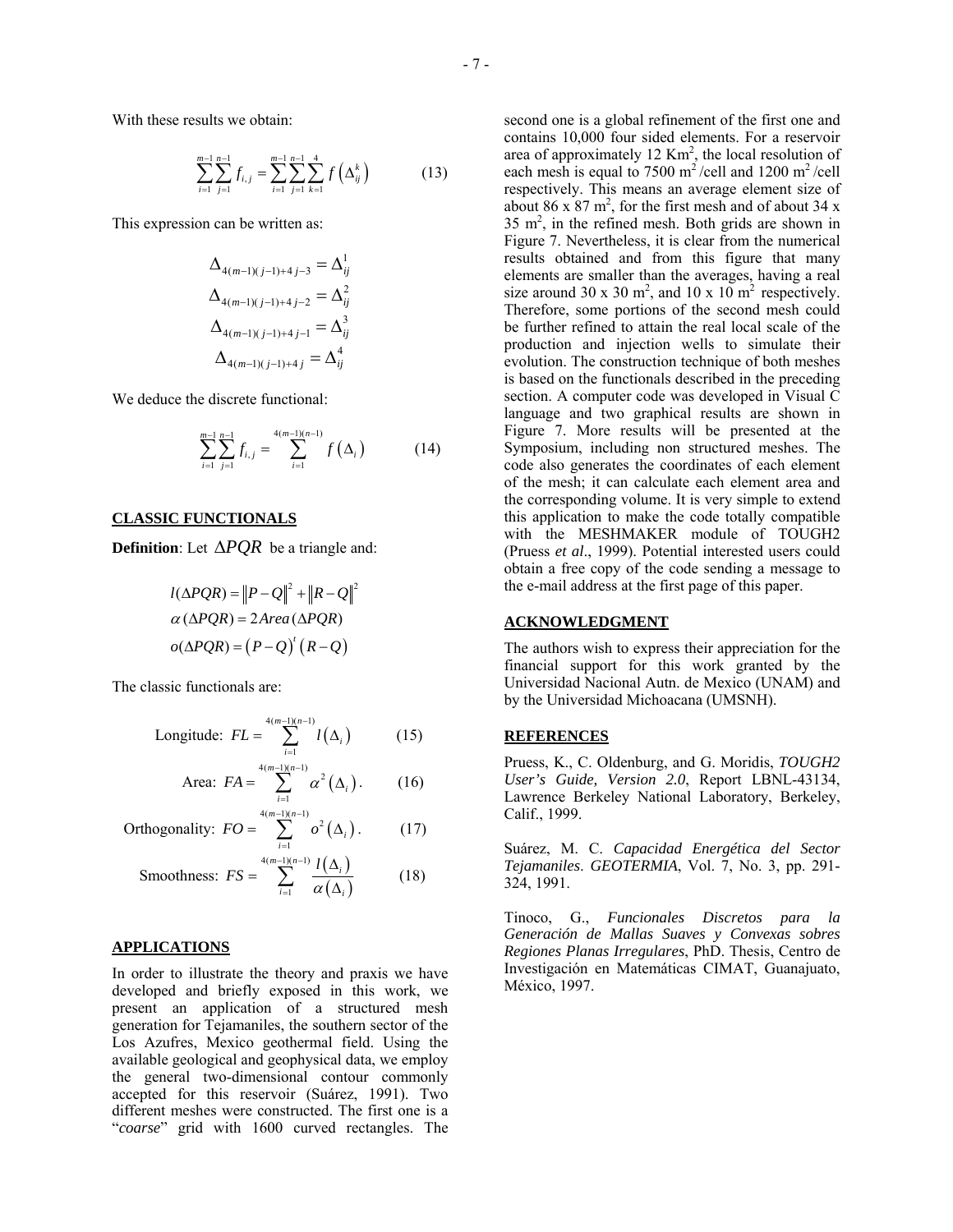

*Figure 7. Two structured meshes of the Los Azufres, Mexico geothermal field (southern sector), with 1600 and 10,000 cells respectively. Both meshes are generated using a combination of Area and Longitude Functionals. The axes show approximately the Mercator Coordinates for this reservoir in 10<sup>3</sup> m.*